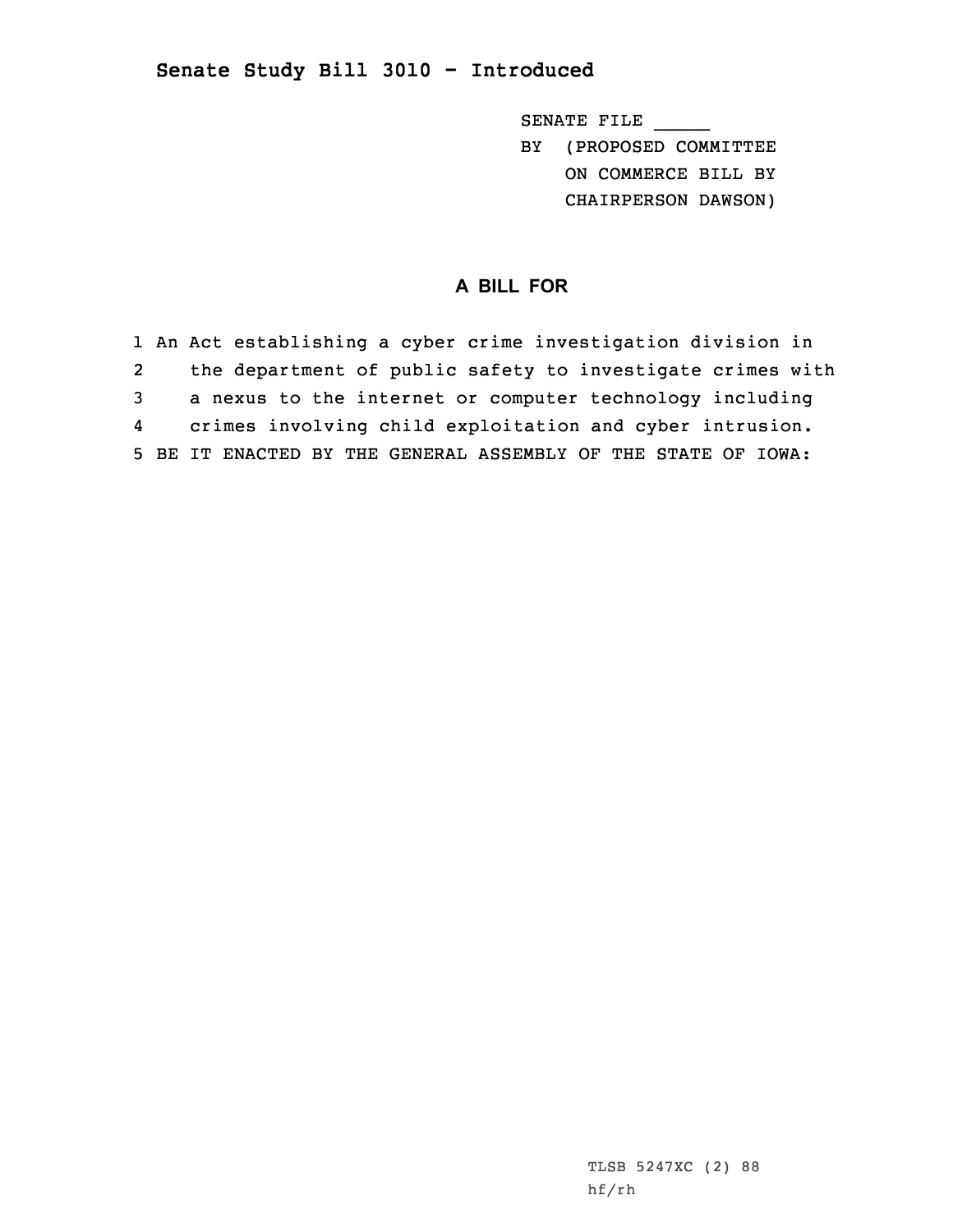1 Section 1. Section 80.4, subsection 1, Code 2020, is amended 2 by adding the following new paragraph:

3 NEW PARAGRAPH. *g.* Division of cyber crime investigation. 4 Sec. 2. NEW SECTION. **80.40 Cyber crime investigation** 5 **division.**

 1. <sup>A</sup> cyber crime investigation division is established in the department. The purpose of the division is to investigate crimes with <sup>a</sup> nexus to the internet or computer technology including crimes involving child exploitation and cyber intrusion.

11 2. The commissioner shall dedicate <sup>a</sup> minimum of two 12 full-time employees within the division to investigate 13 cyber crime. Additional staff may be hired, subject to the 14 availability of funding.

15 3. The division shall have the authority to do all of the 16 following within the state:

17 *a.* Conduct investigations and forensic analyses of criminal 18 cases involving computer technology.

19 *b.* Research and provide training to assist governmental 20 agencies in prosecuting cases related to cyber crime.

21 *c.* Provide investigative and prosecutorial assistance to 22 governmental agencies involved with cyber crime.

23 EXPLANATION

24 **The inclusion of this explanation does not constitute agreement with** <sup>25</sup> **the explanation's substance by the members of the general assembly.**

 This bill establishes <sup>a</sup> cyber crime investigation division to investigate crimes with <sup>a</sup> nexus to the internet or computer technology including crimes involving child exploitation and cyber intrusion. The bill directs the commissioner of public safety to dedicate two or more full-time employees within the division to investigate cyber crime and allows additional staff to be hired. The bill gives the division the authority to conduct investigations and forensic analyses of criminal cases involving computer technology, research and provide training to assist governmental agencies in prosecuting cases related

-1-

LSB 5247XC (2) 88  $h f / rh$  1/2